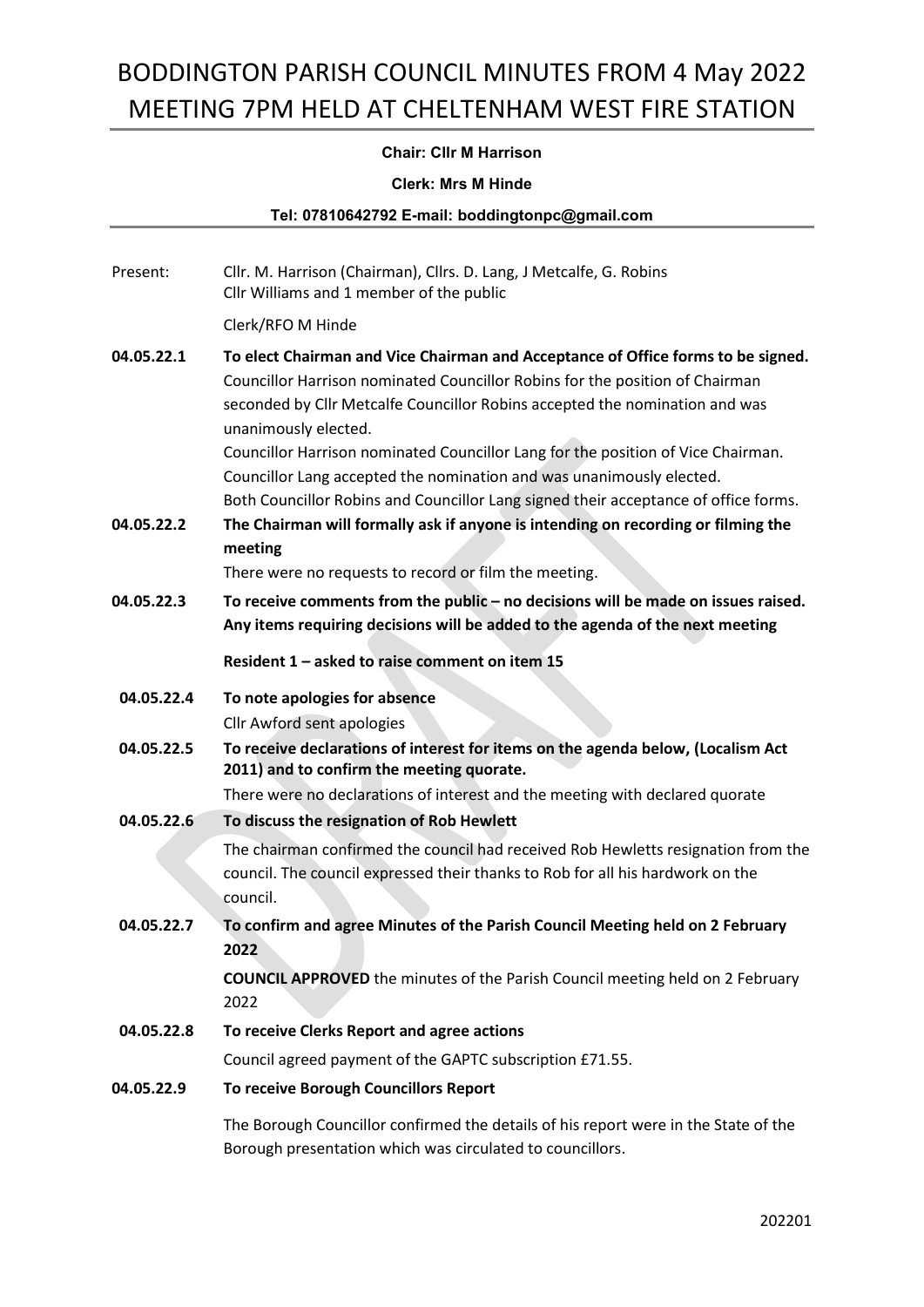### Chair: Cllr M Harrison

#### Clerk: Mrs M Hinde

Tel: 07810642792 E-mail: boddingtonpc@gmail.com

| 04.05.22.10  | <b>To receive County Councillors Report</b>                                                                           |  |
|--------------|-----------------------------------------------------------------------------------------------------------------------|--|
|              | The County Councillor report was received as per APPENDIX 1                                                           |  |
| 04.05.22.11  | Finance, all documents to be circulated prior to the meeting:                                                         |  |
|              | 04.05.22.11a To approve the annual accounts and bank reconciliation for Year End 31 March 2022                        |  |
|              | <b>COUNCIL APPROVED</b> the annual accounts and bank reconciliation for year end 31                                   |  |
|              | <b>March 2022</b>                                                                                                     |  |
| 04.05.22.11b | To receive the Internal Auditors Report                                                                               |  |
|              | Council received the Internal auditors report which will be published on the website.                                 |  |
| 04.05.22.11c | To discuss registering as exempt from External Audit and signing Certificate of<br><b>Exemption on part 2 of AGAR</b> |  |
|              |                                                                                                                       |  |
|              | <b>COUNCIL AGREED</b> to register as exempt from External Audit                                                       |  |
| 04.05.22.11d | To approve the Annual Governance Statement 2021-22 (AGAR Section 1) for<br>external auditors PKF Littlejohn           |  |
|              | <b>COUNCIL APPROVED</b> Annual Governance Statement 2021-22 (AGAR Section 1) for                                      |  |
|              | external auditors PKF Littlejohn                                                                                      |  |
| 04.05.22.11e | To approve Accounting Statement 2021-22 (AGAR Section 2) for external auditors,                                       |  |
|              | PKF Littlejohn                                                                                                        |  |
|              | <b>COUNCIL APPROVED</b> Annual Governance Statement 2021-22 (AGAR Section 1) for                                      |  |
|              | external auditors PKF Littlejohn                                                                                      |  |
| 04.05.22.11f | To agree dates for the exercise of public rights to inspect accounts                                                  |  |
|              | <b>COUNCIL AGREED</b> the dates for the exercise of public rights to inspect accounts                                 |  |
|              | would be $20^{TH}$ June $-29^{th}$ July.                                                                              |  |
| 04.05.22.11G | To review bank signatories and agree actions                                                                          |  |
|              | <b>Council AGREED</b> that Rob Hewlett and Mike Harrison would be removed as                                          |  |
| 04.05.22.12  | signatories and Cllrs Metcalfe and Lang added.<br>To receive update on Parish Council procedures and resolve to agree |  |
|              | actions:                                                                                                              |  |
| 04.05.22.12a | To review subscriptions to other bodies and agree actions                                                             |  |
|              | <b>COUNCIL APPROVED</b> subscriptions to other bodies as per APPENDIX 2                                               |  |
| 04.05.22.12b | To confirm arrangements of insurance cover in respect of all insured risks                                            |  |
|              | <b>COUNCIL AGREED</b> their insurance covered all risks                                                               |  |
| 04.05.22.12c | To approve Parish Council Meeting Dates for 2022/23                                                                   |  |
|              | <b>COUNCIL APPROVED</b> parish council meeting dates for 2022/23 as per APPENDIX 3                                    |  |
|              | Push August to 10th                                                                                                   |  |
| 04.05.22.13  | To review the following council procedures:                                                                           |  |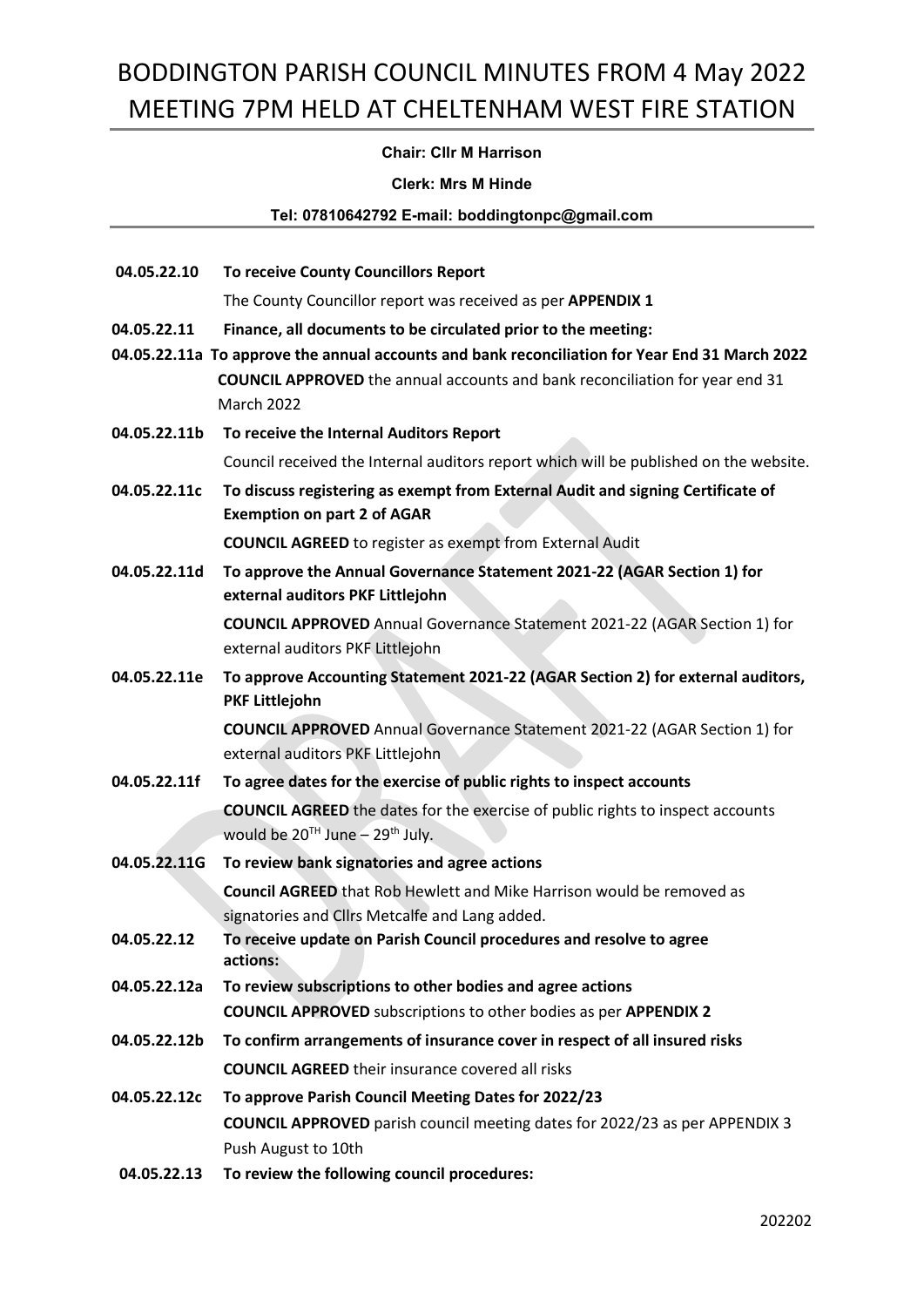## Chair: Cllr M Harrison

#### Clerk: Mrs M Hinde

#### Tel: 07810642792 E-mail: boddingtonpc@gmail.com

04.05.22.13a Standing Orders

As the council had only been informed of an update to the model standing orders on the day of the meeting the council AGREED to review at the next meeting.

- 04.05.22.13b Financial Regulations COUNCIL AGREED no updates were required to financial regulations
- 04.05.22.13c Code of Conduct COUNCIL AGREED no updates were required to the code of conduct
- 04.05.22.13d Complaints Procedure COUNCIL AGREED no updates were required to the complaints procedure
- 04.05.22.13e Data Protection and Freedom of Information COUNCIL AGREED no updates were required to Data Protection and Freedom of Information
- 04.05.22.14 To Receive an update on footpaths and agree actions

Councillor Lang advised that the pathways had been cleared around Boddington Estate Lands and that Barrow Farm have put in some new gates. Councillor Lang advised he had made contact with the owner of the locked gates to enable them to be open to let elderly people through.

 04.05.22.15 To discuss complaints received regarding the signs on the village gates and agree Actions

> Resident Number 1 – advised that they appreciated the councils work on the village gates very much however felt upset on the fox sign currently displayed. The resident didn't feel the fox sign suits the village and felt the one near the church was the most offensive.

> The Council advised there had been a long debate on the signs and felt to community must not lose sight of the reason the gates are there. The council confirmed the fox signs were there to add humour to the speed issue and grab peoples attention. The chairman advised as a result of some of the feedback he had taken the time to talk to a lot of people within the village to get their opinion on the sign and reported that the result was mixed between those who thought it was a great idea, those who didn't care and those that found it offensive.

> Council considered the complaints and voted 2/2 on the removal of the signs. The Chairman had the casting vote and decided to remove the signs. The council AGREED that an item should be added to the next agenda to see if a new sign should be erected.

## 04.05.22.16 To discuss the internal control procedure completed in November 2021 and agree Actions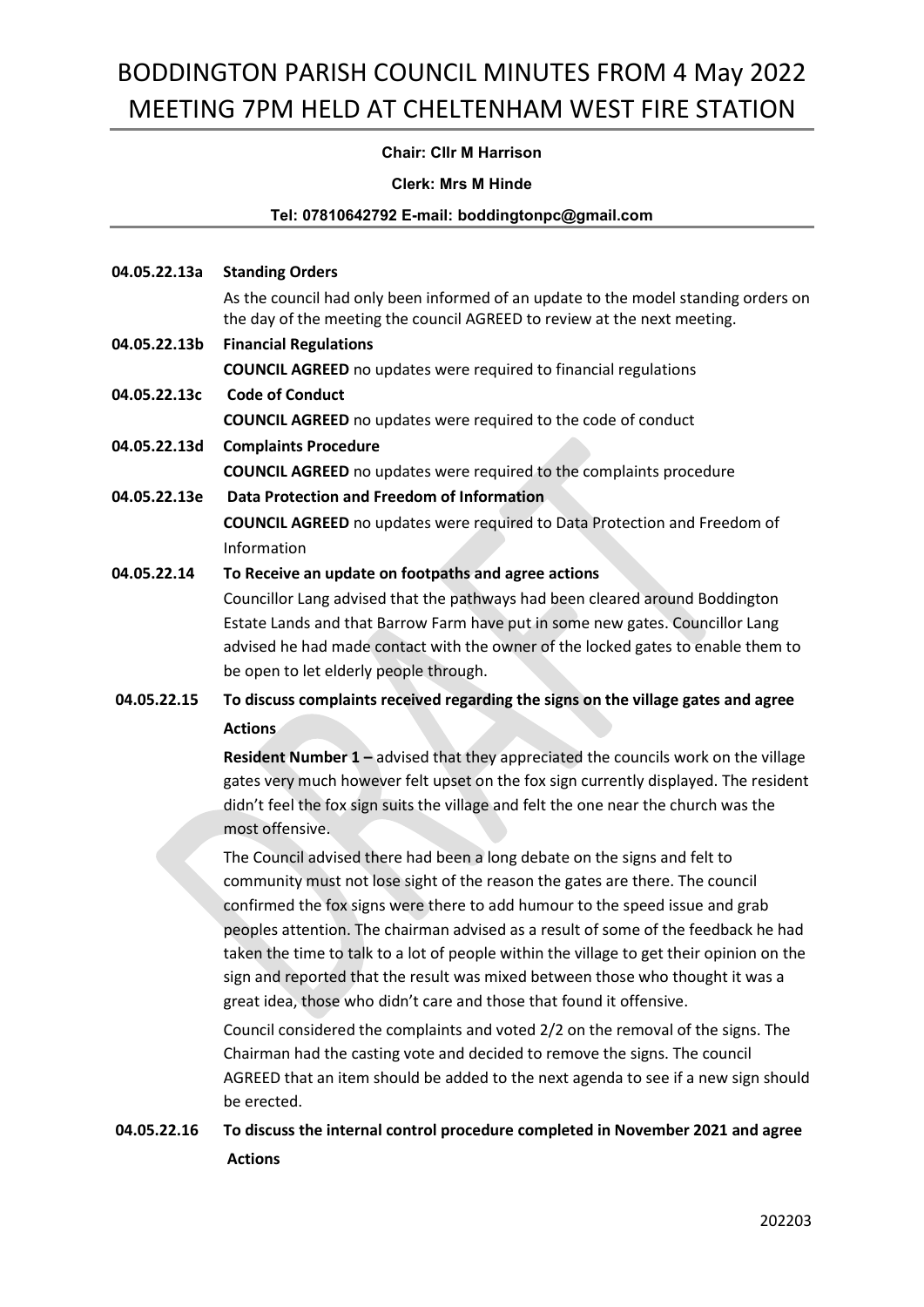## Chair: Cllr M Harrison

#### Clerk: Mrs M Hinde

#### Tel: 07810642792 E-mail: boddingtonpc@gmail.com

 Cllr Harrison and Metcalfe confirmed they were happy with the internal control procedures.

## 04.05.22.17 To Receive Mike Harrison resignation and agree actions

 Cllr Harrison advised the council he was resigning after 5 years with immediate effect . He felt the council needed new thoughts and ideas.

TheChairman expressed his thanks on behalf of the council for all the hardwork Mike had contributed during his time on the council. The resident also passed on their thanks to the Mike.

## 04.05.22.18 To Receive items for the next meeting agenda

 To discuss whether a new sign on the village gates is required Pension

Neighbourhood Watch

Standing Orders Review

## 04.05.22.19 Date of Next Meeting: 10 August 2022 7pm

Meeting Close: 20:44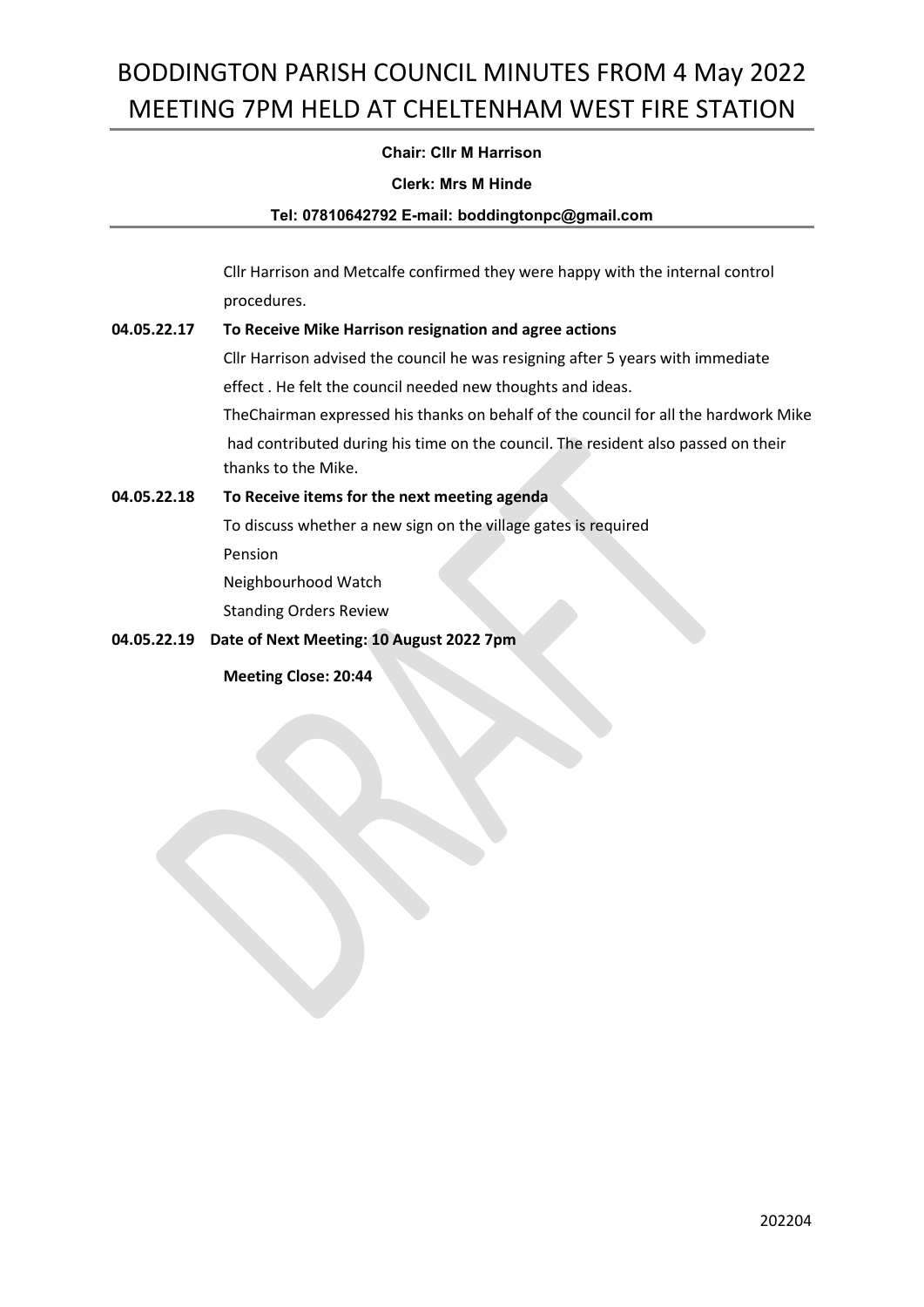## Chair: Cllr M Harrison

#### Clerk: Mrs M Hinde

#### Tel: 07810642792 E-mail: boddingtonpc@gmail.com

#### APPENDIX 1

Obviously as always highways issues dominate things locally especially now the Junction 10 option has been identified

Throughout the consultation events and Member briefings I have highlighted concerns that have been raised with me not least around flood mitigation and local highway impacts during construction including Coombe Hill

I recently met with the Cabinet Member for Highways to discuss the state of those minor highways likely to be subjected to more traffic on the commencement of the Coombe Hill Junction

Whilst I mention the Junction 10 project I can advise the Parish Council that our Local Highways Manager Craig Freeman will be leaving his post at the end of May to join the Project Team

I am due to meet him prior to his departure to both finalise my Local Highways funding and go through outstanding issues

Given this years flood events I was invited to attend the GRCC Flood Warden meeting to go through various concerns I had raised with the EA

Many flood wardens raised concerns around sewerage discharges to the degree that GRCC are collating information from Parishes in order to raise with Severn Trent

There is a recognition that many parts of their networks have capacity issues and need to be addressed given the increases in development

This coupled with the national concerns about water quality and pollution has led to a major Scrutiny Task Group carrying out extensive work by the Members at GCC

That report is now being produced and will be put to Government when the Environment Bill is heard in September

It is hoped that our Members of Parliament will take our recommendations on board and assist with making those changes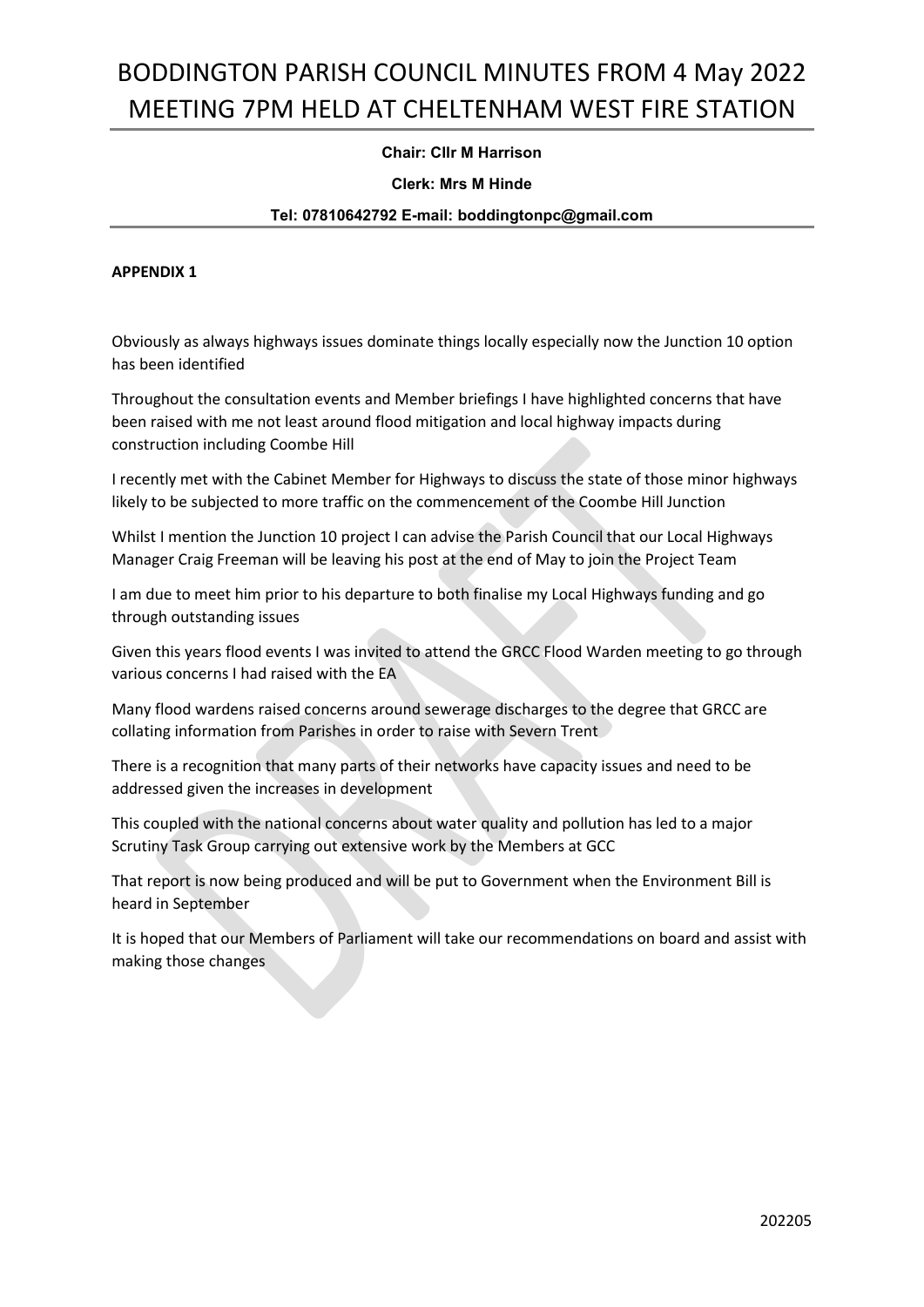## Chair: Cllr M Harrison

#### Clerk: Mrs M Hinde

Tel: 07810642792 E-mail: boddingtonpc@gmail.com

#### APPENDIX 2

### **BODDINGTON PARISH COUNCIL**

## 2022/23 SUBSCRIPTIONS

| <b>TOTAL</b>                                            | £125.30 |
|---------------------------------------------------------|---------|
| SLCC.                                                   | £53.75  |
| Gloucestershire Association of Parish and Town Councils | £71.55  |